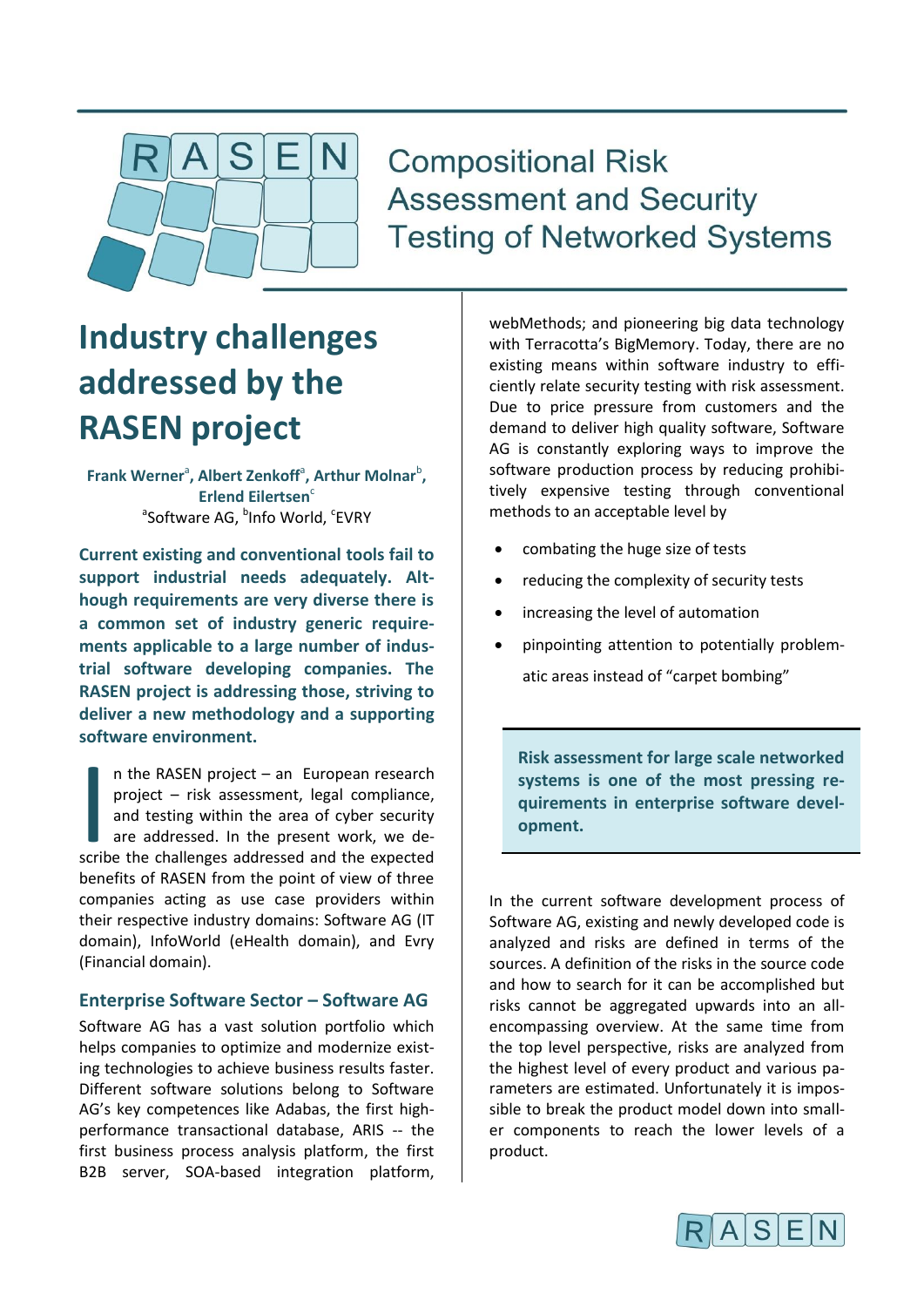### **Industry Domains**

Enterprise Software domain - Software AG

eHealth domain -Info World

**Financial domain** - Evrv

Figure 1. Industry Domains covered by the RASEN approach

Software AG is facing two disjoint models which describe the risk analysis at a very abstract level of the product while the other delivers an estimate for security through code quality and correspondence to certain security rules. However there is a gap in between that does not allow any correspondence or correlation between the two, causing loss of transparency, introducing security risk, and making risk based testing impossible.

RASEN aims to solve the above challenges by bridging the gap between the high level risk assessment and the low level code analysis and testing, creating a correspondence and input the results of the low level assessments into the risk analysis. A composition of the analysis into the higher levels further allows a verification of the risk analysis results at the higher level and decomposition to feed the results of the residual risk analysis into lower levels to influence the testing and analysis at the low level.

**With the RASEN approach Software AG strives to solve the following challenges**

- 1. Risk Analysis of newly implemented features
- 2. Risk selection and mitigation
- 3. Compositional risk tracking
- 4. Product prioritization and risk rating

From the perspective of Software AG, the RASEN solution is expected to support:

- Risk analysis of newly implemented features, delivering an estimate on how the risk level of the overall suite is affected by the implementation of a single new feature
- Risk selection and mitigation: As risk awareness is highly dependent on the deployment and varies in different environments. Products may not be suitable for an environment

for which they were initially not designed as they exhibit an unacceptable risk. By identifying which features have to receive the mitigation attention, a desired level of residual risk is obtained and the overall risk of the product can be mitigated (e.g., by simply dropping this risky feature) in a way that enables the deployments in even more critical environments

- Compositional risk tracking, to enable tracking of risks in both directions meaning the security impact of the feature is analyzed based on the risk analysis and the risk analysis of the feature is automatically reflected in the risk analysis of the product.
- Product prioritization and risk rating, to deliver a comparative product risk analysis in order to prioritize the mitigation of different defects and risks in software products

#### **eHealth domain – Info World**

Info World (IW) is a supplier of IT solutions dedicated exclusively to the healthcare field. The company provides customized modular integrated solutions for both clinical and economic management of healthcare facilities. Info World also offers training, service and maintenance for products in its portfolio and is currently active in Europe, America, Africa and Asia.

Info World products are implemented in a modular fashion so they can be combined into customized configurations. In addition, Info World provides deployment, training and support services to assist customers in using the delivered products in order to ensure optimal patient care. The present section details Info World's domain of activity highlighting general technical and legal issues and briefly details the actors that represent the company solutions' end users.

One of the defining characteristics of eHealth software relates to the specific privacy and safety requirements that permeate all aspects of plan-

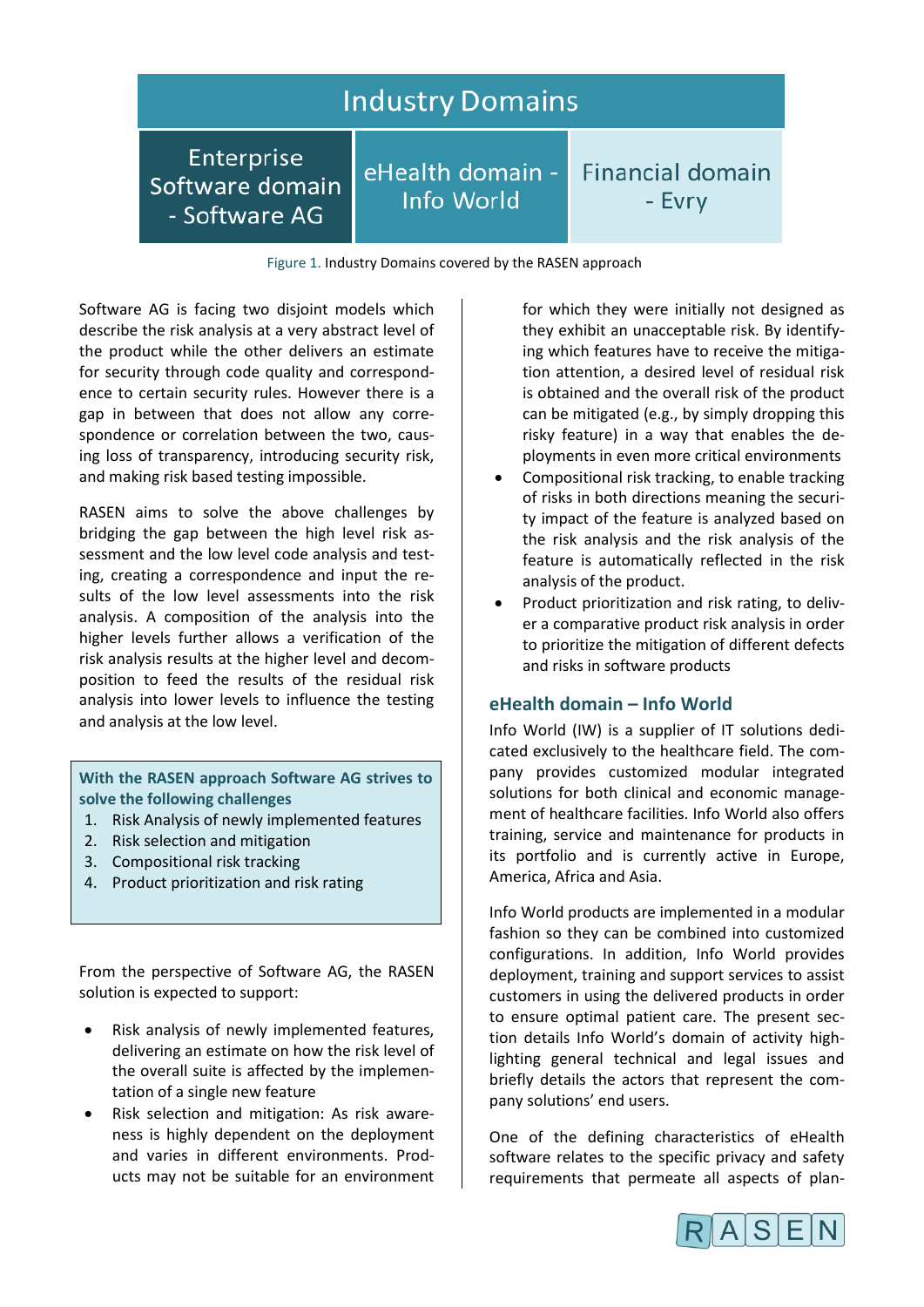ning, analysis, development, deployment and maintenance. This includes both actions required to ensure that eHealth software works reliably and correctly, together with ensuring the security and privacy of highly-sensitive customer data in front of accidental of malicious data leaks. As the developer of several eHealth suits that include deployments in 100+ units of care and a nation-wide eHealth portal where our customers entrust us with their electronic healthcare data, Info World is well-aware of these requirements and dispenses great effort in ensuring that provided solutions work reliably and provide an adequate level of privacy.

**" Info World would greatly benefit from the need to automate the security testing process. "**

However, currently Info World's development and security testing processes lack a rigorous structure and are undertaken in a mostly manual fashion guided by the expertise and experience of our analysis, development and testing staff. In brief, this leads to difficulties with planning testing effort, lengthens time-to-fix, time-to-new-feature for existing solutions together with adding development and testing effort for those solutions under development.

Info World's expectations from RASEN target the creation of a structured security risk-assessment methodology able to bridge the high-low level gap between risk-assessment and security testing. As an eHealth solution provider, Info World stands much to gain from deploying RASEN:

- Deploy a structured security risk-assessment process across all company products, reducing manual effort and shortening the time required for detecting and fixing bugs as well as for the development of new features.
- Automate the security testing process, which provides added confidence in the security characteristics of our products in front of accidental leaks or malicious attack.

In addition to adding structure and automation to key company processes, RASEN is expected to bring forth several advantages that are out of reach using today's technology:

- Structured prioritization of security risks and their mitigation. Having a formally defined risk-picture that is backed by risk-based security testing will allow us to better understand risks at both technical and organizational levels and to develop a clear strategy for their mitigation.
- Prioritization of security testing. The same risk model will be employed to guide security testing. While Info World currently employs security testing, it is driven by the experience of our technical teams and does not have a structured baseline that bridges the company's organizational levels.
- Clear assessment of legal compliance. The following years will witness a significant change in the EU's privacy policy as existing regulations will be replaced by the unified General Data Protection Regulation, expected to come into effect sometime around 2016. The RASEN tool-backed methodology that includes a legal compliance process will provide us the necessary tools to identify, develop and test any changes that will be required in our software.

#### **Financial Industry Domain – Evry**

In banking and finance, customers rightfully expect a lot. Banks have to offer a complete, up-to-date range of services. In this market we face global competitors as well as new fast moving players. EVRY provides all IT solutions necessary to facilitate a successful bank or finance operation. The customer chooses from a wide range of components, which EVRY in turn customize to meet requirements.

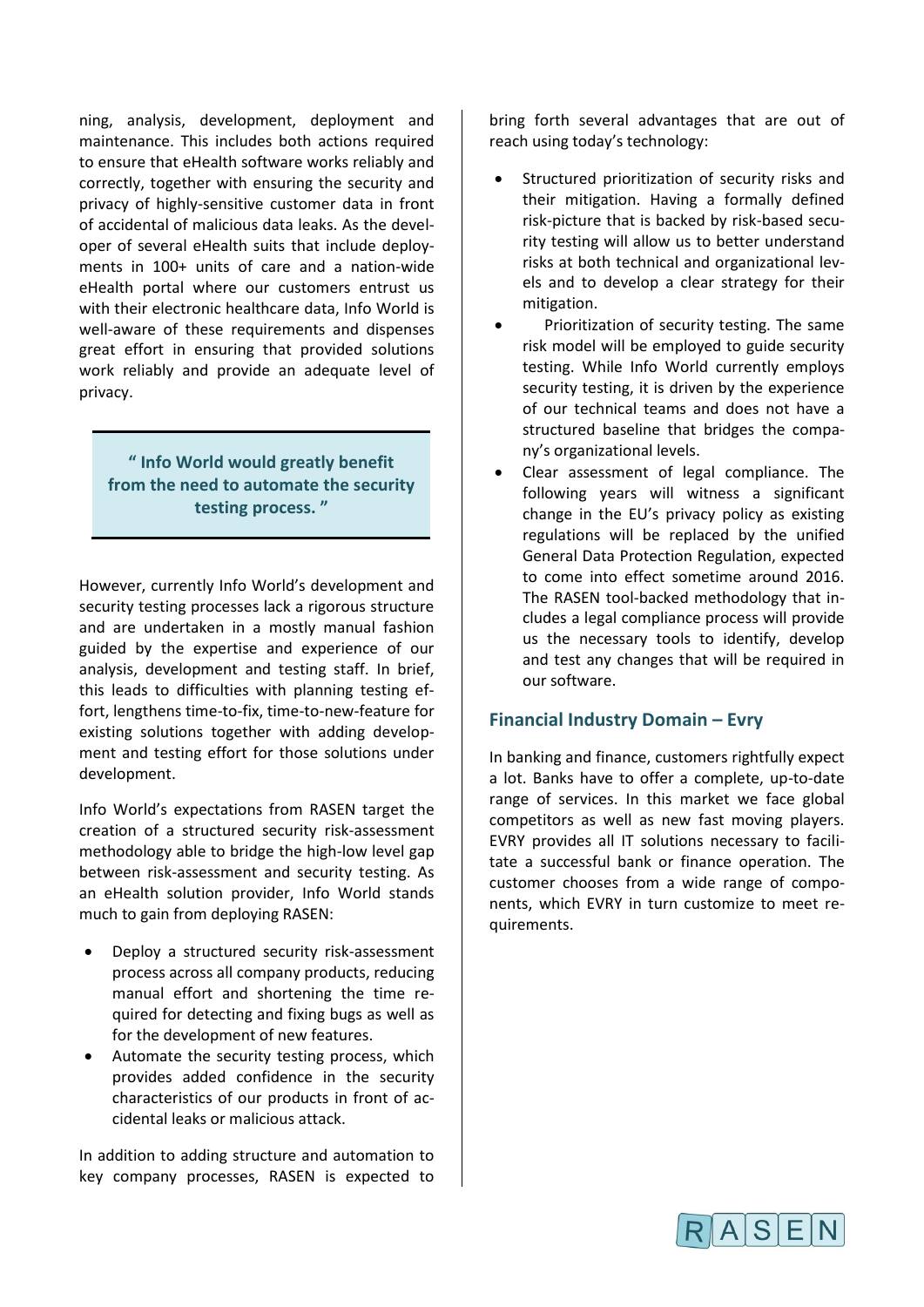

Figure 2. The RASEN approach and areas tackled by it.

In the eBanking sector security and privacy of customer and user data is a major concern. There are security demands both from IT laws and from customers we need to fulfill. Additionally EVRY strive to have a high level of security throughout the IT system.

In the current security testing process EVRY has no structured way to prioritize the test effort for security testing, often resulting in all areas of a system being tested. This is time consuming and leads to either longer test time or less effective testing in a given time frame. Additionally EVRY lacks a way to give feedback to the development team how to avoid high risk vulnerabilities and in which part of the system they most likely will be introduced.

#### **" EVRY often ends up security testing everything instead of a prioritized set of areas"**

By introducing a structured risk assessment and risk based security testing through the RASEN project EVRY will gain improvements:

 Risk based security testing will be introduced to our security test methodology and will be used for security testing throughout the organization.

- The introduction of risk based security testing will able us to identify which high risk vulnerabilities is likely to be introduced. This can be used as feedback to the development team to help them avoid this.
- More automated security testing with the help of various test tools will lead to less use of time consuming fully manual testing.

#### **Top 7 Pressing Requirements in Industries**  A high demand for a methodology and associated toolset that supports:

- 1. Formalizing and automating security risk assessment
- 2. Formalizing and automating productlevel security risk assessment in the context of gaining new functionalities
- 3. Ascertaining the legal compliance of developed software components against a set of well-defined legal norms
- 4. Ascertaining the legal compliance of customized product deployments based on developed software components
- 5. Automated generation and execution of security tests based on security risk assessment results
- 6. Aggregation and composition of component security testing results into the risk picture
- 7. Aggregation of external security evaluation results into the risk picture